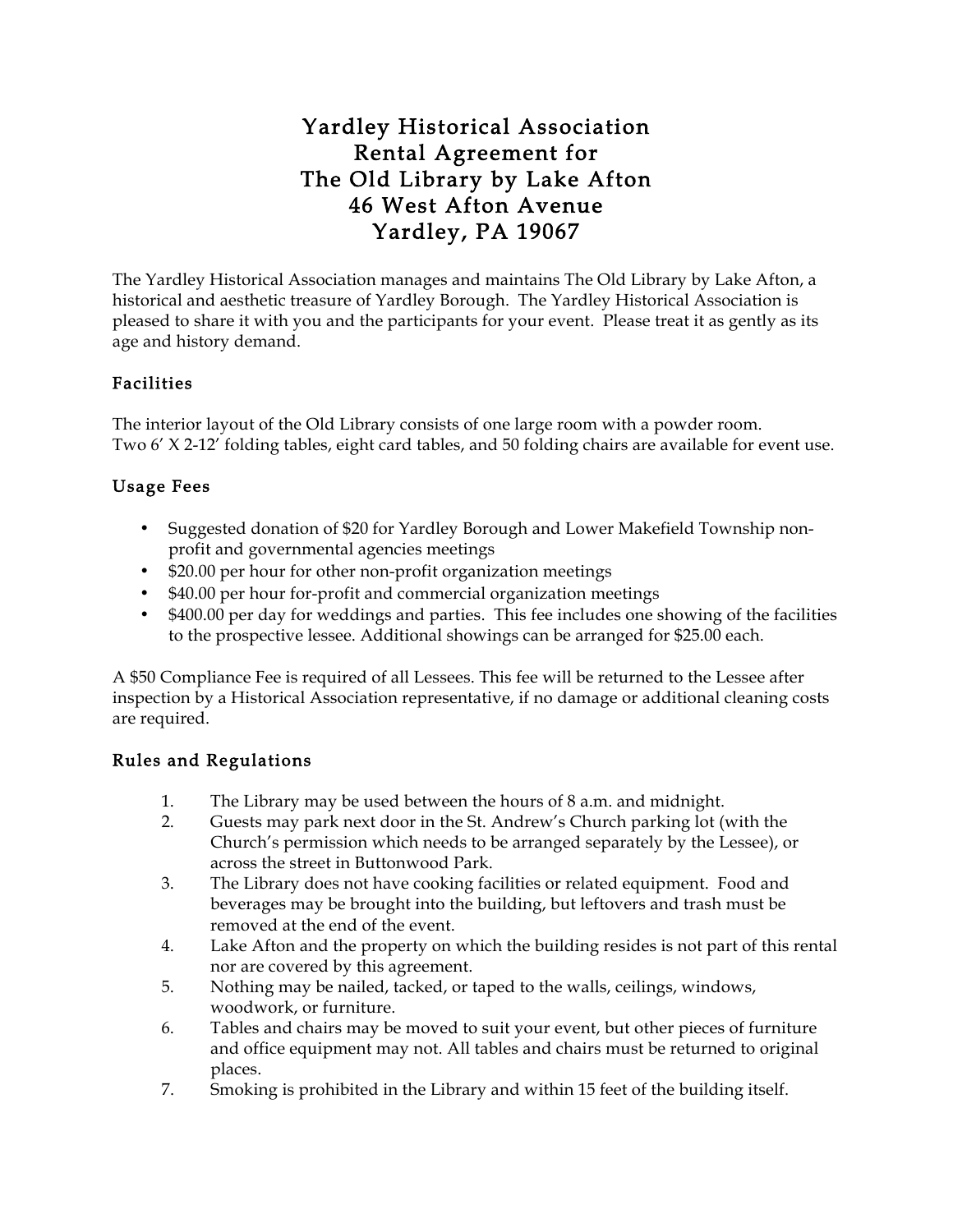- 8. Cabinets, bookcases, and file cabinets contain the collections of the Yardley Historical Association. They may not be opened. No liquids shall be placed on the glass-front or file cabinets.
- 9. No pets are permitted in the Library.
- 10. Guest capacity is limited to no more than 55 persons.
- 11. Please remove all personal items or event materials that are used during the course of the building rental, as the Yardley Historical Association is not responsible for any item left in the building that is not the property of the Yardley Historical Association.
- 12. Any keys to the facility must be returned to the Yardley Historical Association before the Yardley Historical Association returns the \$50 Compliance Fee. In the event that any keys are lost or misplaced by the Lessee, the replacement cost will be charged to the Lessee from the \$50 Compliance Fee and the balance thereof returned to the Lessee if no other charges apply.
- 13. The Lessee must be present at all times during the event.
- 14. The Lessee agrees to clean the Library after use, no later than 11 AM of the next day, returning it to a state of cleanliness satisfactory to a representative of the Yardley Historical Association. The Lessee shall have the option of hiring an independent cleaning service of his/her own choice or allowing the Yardley Historical Association to arrange for cleaning at the Lessee's expense.
- 15. Lessee shall be responsible for the removal of trash and all food from the premises.
- 16. Within 24 hours after use of the Library, a representative of the Association shall inspect the premises and the property contained therein to determine if any damage has occurred.
- 17. If there are no damages and all keys have been returned, the Compliance Fee will be returned to the Lessee within seven days.

### Restrictions and Limitations

The Yardley Historical Association reserves the sole right to deny any party without prejudice the use of the building if the event is deemed inappropriate for the building due to its historical nature. This is non-negotiable. Any event that hosts underage children must have a legal adult on the premises during the course of the event.

#### Cancellation Policy

The Yardley Historical Association reserves the sole right to cancel any scheduled event with reasonable notice due to any unforeseen event (i.e., natural disaster, building problems, construction, etc….) with a full refund of the rental fee only. In the event that the building is compromised (i.e., no heat or air-conditioning, building maintenance or on-going construction) and the Yardley Historical Association permits the event to be held, no partial refunds will be given. If, during the course of the event, a representative of the Yardley Historical Association deems the event inappropriate for the historical nature of the building, the Yardley Historical Association may terminate the event without prejudice and the Lessee will not be entitled to a refund of the rental fee, either partial or in whole. The Lessee may cancel the event and receive a full refund of the rental fee only up to two weeks prior to the event. After that date, the fee is non-refundable.

### Limited Liability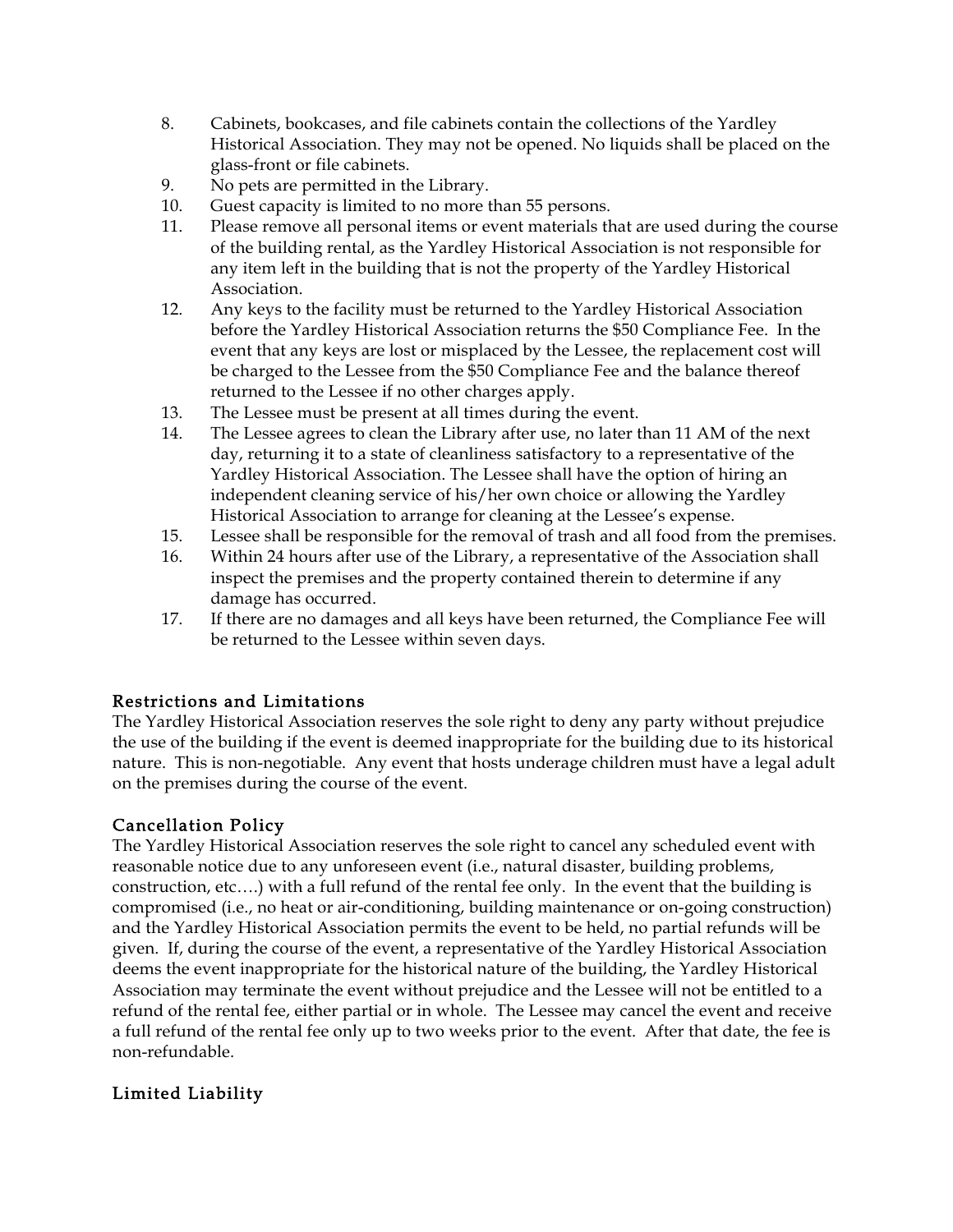The Yardley Historical Association's liability is limited to the rental fee only for the building. Any other fees incurred by the Lessee (including but not limited to any fees charged by the Lessee's insurance company) are not reimbursable or the responsibility of the Yardley Historical Association. The Yardley Historical Association is not responsible for any item left in the building that is not the property of the Yardley Historical Association.

#### Insurance Requirement

Lessee must obtain and maintain comprehensive liability insurance during the term of the lease, naming Lessor as additional insured with limits of liability not less than \$1,000,000/\$2,000,000 (occurrence/aggregate) from an admitted Insurance Carrier with an A.M. Best Rating of A- or better. Lessee is responsible for maintaining insurance for their own property. Lessee shall provide Lessor with written evidence of liability insurance with this agreement. Please attach a copy of policy cover page and a certificate naming the Yardley Historical Association as additionally insured to this agreement.

### Hold Harmless

Lessee shall assume the risk of, be responsible for, indemnify and hold harmless Lessor, its directors, officers, employees, agents and shareholders, and any other person, company, and/or organization that the Lessor must indemnify and/or hold harmless, against all claims, actions, damages, liabilities and expenses (including, without limitation, attorney's fees) in connection with loss of life, personal injury or damage to property arising out of the occupancy, use, rental, maintenance or operation on or about the Premises or any part thereof regardless of cause and Lessee hereby releases Lessor from any and all liability for the same. In case any such claim, action or proceeding is brought against any Indemnified Party, upon notice to Lessee and at Lessee's sole cost and expense, Lessee shall resist or defend such claim, action or proceeding by counsel reasonably satisfactory to Lessor or shall cause it to be resisted or defended by an insurer. The foregoing obligation shall survive the expiration or sooner termination of this lease.

Lessor shall not be liable to Lessee or Lessee's employees, contractors, agents or visitors for damage to person or property caused by any defects on the Premises; nor shall Lessor be liable to Lessee or Lessee's employees, contractors, agents or visitors in any manner whatsoever for the theft, mysterious disappearance or loss of any property whether from the Premises unless due to Lessor's gross negligence and/or willful misconduct. Lessee hereby accepts the Premises "as-is" and "with all faults".